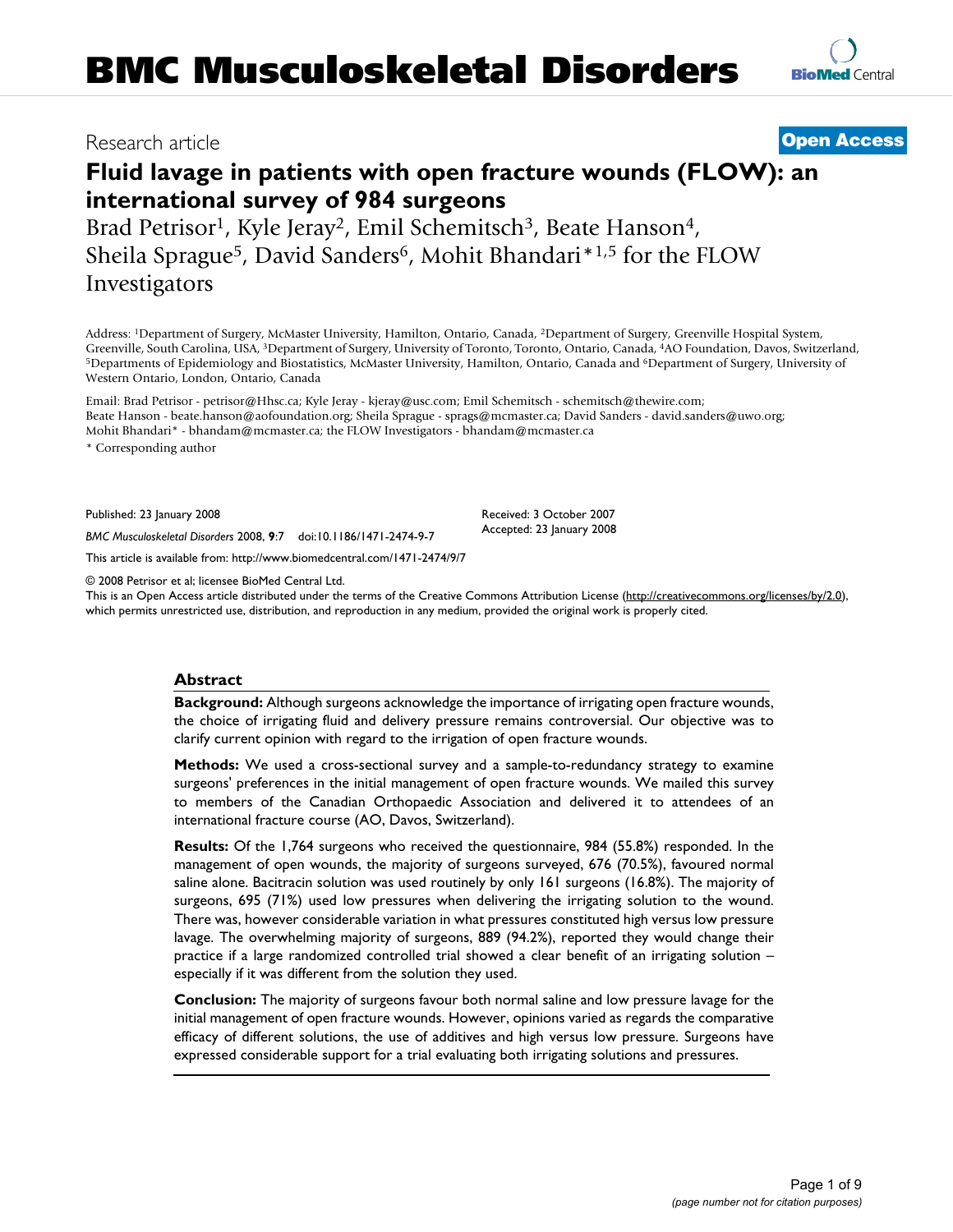# **Background**

Approximately 3–4% of all fractures are open fractures [1]. This translates to over 3,400 open fractures in Canada and an estimated 250,000 open fractures in the United States annually[1,2]. Reported rates of infection following severe open tibial fractures have ranged from 5% to 50% with infection potentially resulting in a significant number of repeat operations, delay in fracture healing and possible development of fracture nonunion [3-7]. Prevention of infection, stable fixation of the fractured bone and restoration of patient function remain paramount in the management of these complex injuries.

Meticulous debridement of contaminated soft tissues along with copious fluid irrigation is regarded as the most important initial step in the surgical wound management of open fractures [2,4,8-10]. While several authors have proposed techniques for irrigation, many issues remain unresolved including the irrigating pressures, the amount of irrigation, and the irrigating solution[2,11-14]. Identifying the optimal irrigating solution and pressure at which this solution should be delivered has global relevance. By 2020, disability from traffic accidents, the major cause of fractures is estimated to rank in the top 3 of all cause disability from disease. Accelerated urbanization and industrialization in India and China, which represent 40% of the world's population, have resulted in an alarming increase in traumatic injuries. A vehicular accident is reported every three minutes and a death every ten minutes on Indian roads. For every death, 3 patients survive and live with disability.

To explore current practice in the management of open wounds, we conducted an international survey of practicing orthopaedic surgeons in order to learn about their preferences for fluid irrigation of open fractures and to identify the need for future research in this area. We hypothesized that there was considerable variability in the operative treatment of open fracture wounds. Furthermore, we reasoned that the results of this survey may identify factors that influence a surgeon's preference for a particular treatment, serve to educate the orthopaedic community on issues regarding the treatment of open fractures, and allow for the development of future clinically related trials, which could help resolve the current controversy on optimal irrigation techniques among orthopaedic surgeons.

# **Methods**

#### *Questionnaire Development*

# *Item Generation*

We developed a questionnaire using focus groups, key informants, and the previous literature. Orthopaedic surgeons in Canada and the United States participated in the development of the questionnaire.

The items generated from the focus group were improved by data from a MEDLINE search of articles published from 1966 to 2006 using text words "irrigation," "debridement," "infection," "open fractures," "pressure," "antibacterial agents," "detergents," "soaps," "solutions," "disinfection," and "bacitracin." Further items were generated with key informants. Surgeons specializing in orthopaedic trauma provided additional input into potential items for the questionnaire. We used a "sample to redundancy" approach by which we contracted new surgeons until no new items for the questionnaire emerged.

# *Pretesting and Validity Assessments*

We pretested the questionnaire with an independent group of four orthopaedic surgeons to evaluate whether the questionnaire as a whole appeared to adequately address the question of current practice in treating open fractures (face validity); and whether the individual questions adequately reflected the four broad domains of surgeon training and experience, technical aspects of irrigation and debridement, and perioperative issues in open fractures (content validity). These surgeons also commented on the clarity and comprehensiveness of the questionnaire.

The final questionnaire framed the response options in one of two ways: five-point Likert scales or nominal scales. A previous report has shown that closed-ended questions resulted in fewer incomplete questionnaires than openended formats[15]. We obtained information regarding surgeon age, sex, number of open fractures treated per year, supervision of resident trainees, continent of practice, fellowship training in trauma, and type of practice (community or academic). Academic practice was defined as a formal affiliation with a university centre. In addition, we asked surgeons tochoose their preference for the following: time point for wound management, location of initial irrigation and debridement, time point to repeat debridement, type of irrigating solution, amount of irrigating solution, pressure (high vs. low) used, method of delivering irrigating solution, and definitions of high pressure and low pressure.

# *Questionnaire Administration*

We surveyed all surgeons who were members of the Canadian Orthopaedic Association (COA) (active members, associate members, international members, senior members, honourary members, and emeritus members). Members of the COA each received a mailed package that included a copy of the survey, a personalized cover letter, and a return envelope. Surveys were not sent to nonresponders, as repeat mailings were not necessary to obtain our required sample size. In addition, we surveyed orthopaedic surgeons attending an international trauma course (Davos, Switzerland). These surgeons each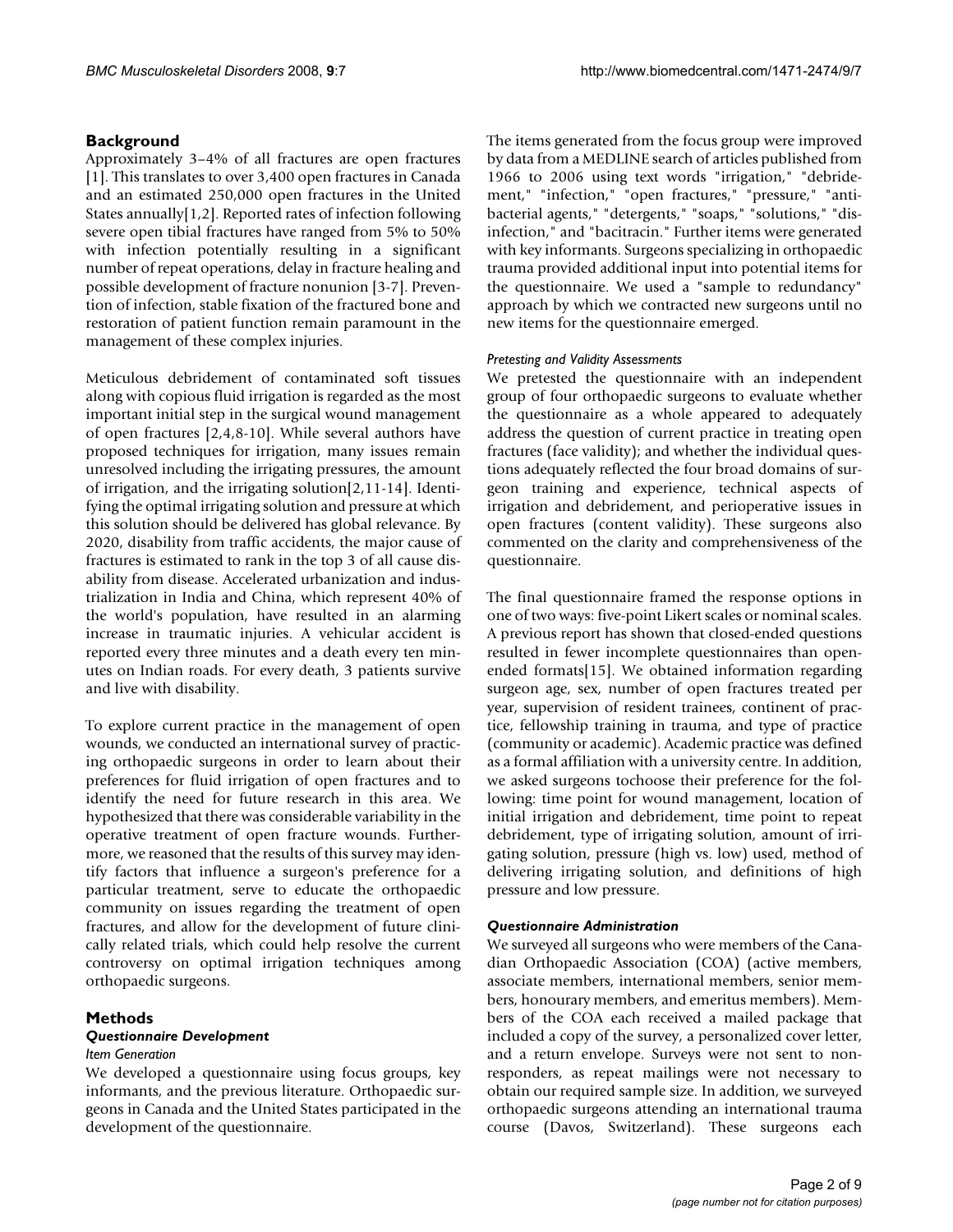received a cover letter and copy of the survey to complete while attending the trauma course.

No monetary incentives or pre-notification telephone calls were used for this survey. Individual responses were kept confidential and questionnaire completion was voluntary. Individual responses were kept confidential and questionnaire completion was voluntary. This study was approved by our local ethics review board.

### *Sample Size*

In order to determine the number of respondents needed to sufficiently power our analysis, we assumed, based on findings reported in the literature, that approximately 35% of surgeons surveyed used high pressure irrigation. In addition, we intended to use a 95% confidence interval, with a 95% confidence level. The calculation for appropriate sample size was performed according to the following formula:

$$
N = (Z_{\alpha}/w)^2 p(1-p)
$$

Where:

 $Z = z$  value (1.96 for 95% confidence interval)

 $w =$  the confidence interval, expressed as decimal  $(0.05 =$  $+/- 5)$ 

p = percentage picking a choice, expressed in decimal  $(35% = 0.35)$ 

According to our calculation, approximately 650 completed questionnaires facilitated meaningful analysis. Based on previous surveys of orthopaedic surgeons we anticipated a 70% response rate; therefore, a total of at least 930 questionnaires needed to be administered to obtain the desired number of completed surveys.

# *Statistical Analysis*

We summarized categorical and dichotomous variables with percentages. Whenever the distribution of responses for a particular item in the questionnaire had multiple empty cells (cutpoints), we collapsed the categories in that particular item to achieve an even distribution of responses.

We performed univariable linear regression analysis to evaluate association between surgeon age, type of practice, fellowship training, trauma volume, amount of irrigation and type of irrigation used. Factors that were significantly associated with each dependent variable were combined in a multiple regression analysis. We plotted residuals from the regression analysis to ensure a normal distribution of the data points. We reported beta

values and their 95% confidence intervals for each independent variable in the analysis.

# **Results**

# *Characteristics of the respondents*

Of the 1,764 surgeons who received the questionnaire, 984 (55.83%) responded. Of the 764 COA members, 328 (42.9%) completed the survey. Of 1,000 participants who received the survey at the trauma course, 656 responded by completion (65.6%). The typical respondent was a male over 30 with greater than 5 years of practice (Table 1). The majority [597 (61.2%)] worked in an academic centre and supervised trainees [587 (59.9%)] (Table 1). Two hundred and ninety-eight (37%) respondents had completed further orthopaedic trauma fellowship training with 344 (35.3%) of respondents spending >50% of their practice doing orthopaedic trauma (Table 1). Six hundred and three (63%) respondents see more than 10 open fractures per year and 107 (11.2%) see over 50 open fractures per year.

### *Management Preferences*

#### *Type of Fluid*

When asked what type of irrigating solution was routinely used for open fracture wounds in their practice (Table 2), 676 (70.5%) respondents favoured normal saline alone. The most common additive to normal saline was bacitracin antibiotic solution chosen by 161 (16.8%) respondents. Fifty-five (6%) respondents used an iodine based solution and only 12 (1.3%) respondents used a soap, or detergent, when irrigating open wounds. Over half the surgeons believed that neither bacitracin nor soap solution provided additional efficacy over saline alone [453 (50.1%) and 489 (55.1%), respectively] (Table 3). Alternatively, the majority of surgeons believed iodine and chlorhexidine were more effective than saline alone [398 (44%) and 413 (46.3%), respectively] (Table 3). Surgeons who used only normal saline solution were significantly more likely to operate on more open fractures yearly (odds ratio =  $1.1$ ,  $p = 0.048$ ), worked in an academic hospital setting (Odds ratio =  $1.3$ ,  $p = 0.04$ ) and believed that bacitracin was no more effective than saline alone (Odds ratio = 2.9, p < 0.001)

#### *Amount of irrigating solution*

For Type 1 open injuries the majority of surgeons, 609 (63.9%), preferred 3 litres or less of irrigating solution. For Type II open wounds, 475 surgeons preferred between 3 and 6 litres of irrigating fluid (50.1%). In Type III open wounds, the most commonly endorsed volume by 386 (41.3%) surgeons remained between 3 and 6 litres of irrigating fluid, surprisingly not 9 or more liters. However, the respondents were 8-fold more likely to use more than 9 litres of irrigating solution as the Gustilo Type increased from Type I to Type III  $(p < 0.01)$  (Table 4).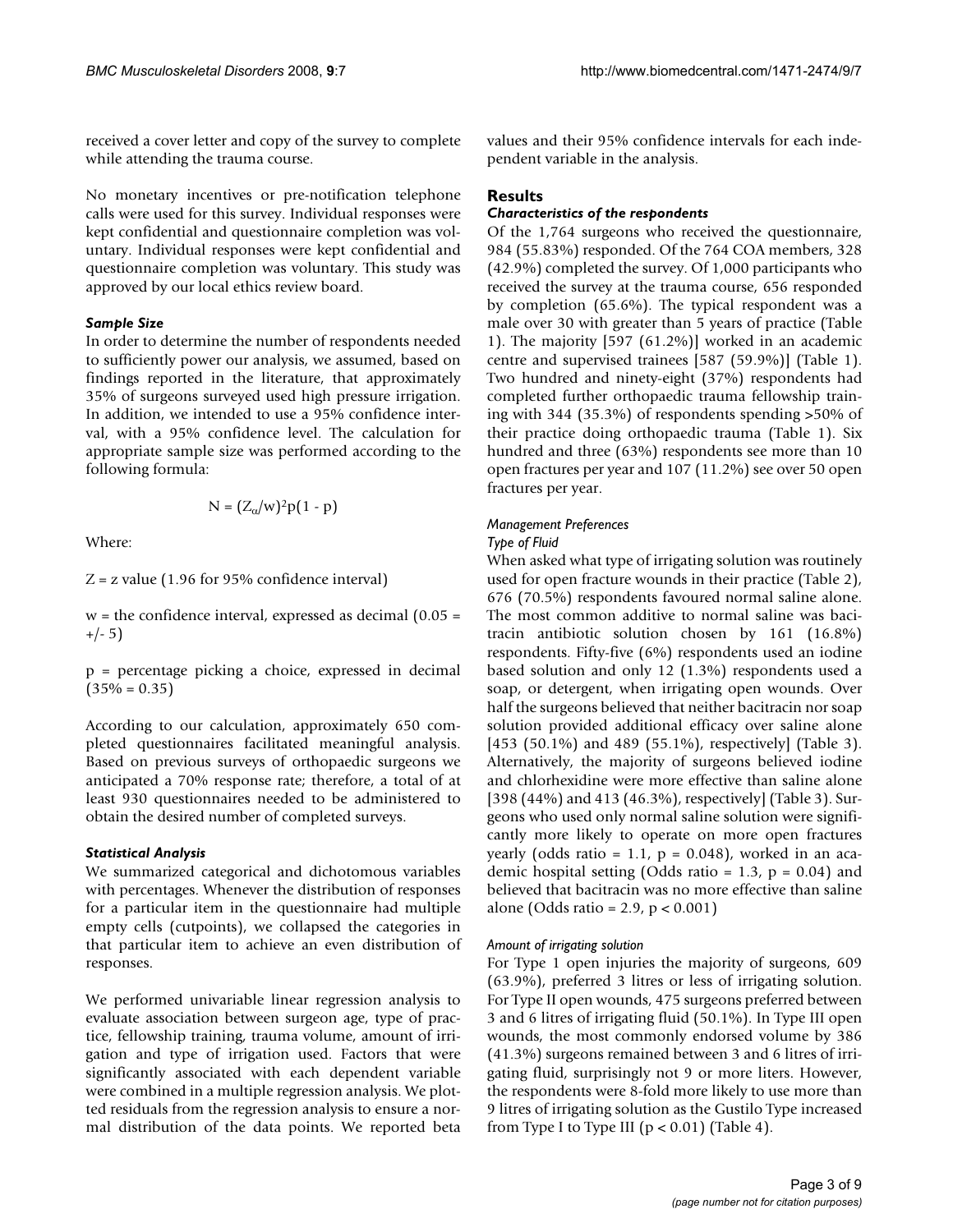#### **Table 1: Demographics**

| Characteristic                                 |                                  | No. (%)     |
|------------------------------------------------|----------------------------------|-------------|
| Age                                            | Less than 30                     | 95 (9.7%)   |
|                                                | $30 - 40$                        | 403 (41.0%) |
|                                                | $41 - 50$                        | 278 (28.3%) |
|                                                | $51 - 60$                        | 147 (15.0%) |
|                                                | Over 60                          | 59 (6.0%)   |
| Number of years in practice                    | Less than 5                      | 247 (25.6%) |
|                                                | $5 - 10$                         | 261 (27.1%) |
|                                                | $11 - 15$                        | 158 (16.4%) |
|                                                | $16 - 20$                        | 108(11.2%)  |
|                                                | Over 20                          | 189 (19.6%) |
| Type of hospital                               | Academic (University Affiliated) | 597 (61.2%) |
|                                                | Non-Academic                     | 378 (38.8%) |
| Supervise residents in training                | Yes                              | 587 (59.9%) |
|                                                | No                               | 393 (40.1%) |
| Completed a fellowship in trauma               | Yes                              | 298 (30.6%) |
|                                                | No                               | 677 (69.4%) |
| Proportion of practice with orthopaedic trauma | $0 - 25%$                        | 306 (31.4%) |
|                                                | 26-50%                           | 324 (33.3%) |
|                                                | $51 - 75%$                       | 220 (22.6%) |
|                                                | 76-100%                          | 124(12.7%)  |
| Number of open fractures treated per year      | 0                                | 14(1.5%)    |
|                                                | $I-I0$                           | 339 (35.5%) |
|                                                | $11 - 20$                        | 245 (25.6%) |
|                                                | $21 - 30$                        | 149 (15.6%) |
|                                                | $31 - 40$                        | 68 (7.1%)   |
|                                                | $41 - 50$                        | 34 (3.6%)   |
|                                                | $>50$                            | 107 (11.2%) |
|                                                |                                  |             |

#### *Irrigating Pressure*

Six hundred and ninety-five surgeons (71%) preferred the delivery of irrigating fluid at low pressure. The majority of whom [317 surgeons (32.2%)] did so with a bulb syringe (Table 5). However, there was some discrepancy in defining both high and low pressure lavage (Table 6). Surgeons definitions about high pressure lavage varied considerably, while the majority [609 (73.1%) surgeons] agreed that low pressure represented pressures less than 20 p.s.i. (Table 6). Regression analysis suggested that younger surgeon age (Odds ratio =  $1.7$ ,  $p = 0.049$ ) and the belief that high pressure irrigation on fractures may delay fracture healing (Odds ratio = 2.1,  $p < 0.001$ ) were significantly associated with surgeon preferences favoring lower pressure irrigation.

## *Need for Further Research*

There was considerable support among respondents for a clinical trial evaluating outcomes following both the use of different irrigating solutions as well as irrigating pressures [803 (84.8%) and 730 (77.6%) respectively] (Tables 7 and 8). The overwhelming majority of surgeons [889 (94.2%)] reported they would change their practice if a large randomized controlled trial showed a clear benefit of an irrigating solution – especially if it was different from the solution they used. Table 8 demonstrates the relative risk reduction of infection, in percent, needed to change the surgeons current practice pattern. And 19.3%, the largest group, considered changing their practice for any reduction in infection. However, the majority of surgeons [765 (80.6%)] believed that a particular irrigating

| Table 2: Type of Irrigation Solution Routinely Used |  |  |
|-----------------------------------------------------|--|--|
|-----------------------------------------------------|--|--|

| <b>Irrigation Solutions</b>                                       |                                                             | No. (%)     |
|-------------------------------------------------------------------|-------------------------------------------------------------|-------------|
| Irrigation solution routinely used for wound management           | Normal saline alone                                         | 676 (70.5%) |
| Normal saline with bacitracin (or equivalent antibiotic solution) |                                                             | 161(16.8%)  |
| Soap solution (or equivalent detergent)                           |                                                             | 12(1.3%)    |
|                                                                   | Chlorhexidine<br>lodine based<br>Hydrogen peroxide<br>Other | 15(1.6%)    |
|                                                                   |                                                             | 55 (5.7%)   |
|                                                                   |                                                             | 12(1.3%)    |
|                                                                   |                                                             | 28 (2.9%)   |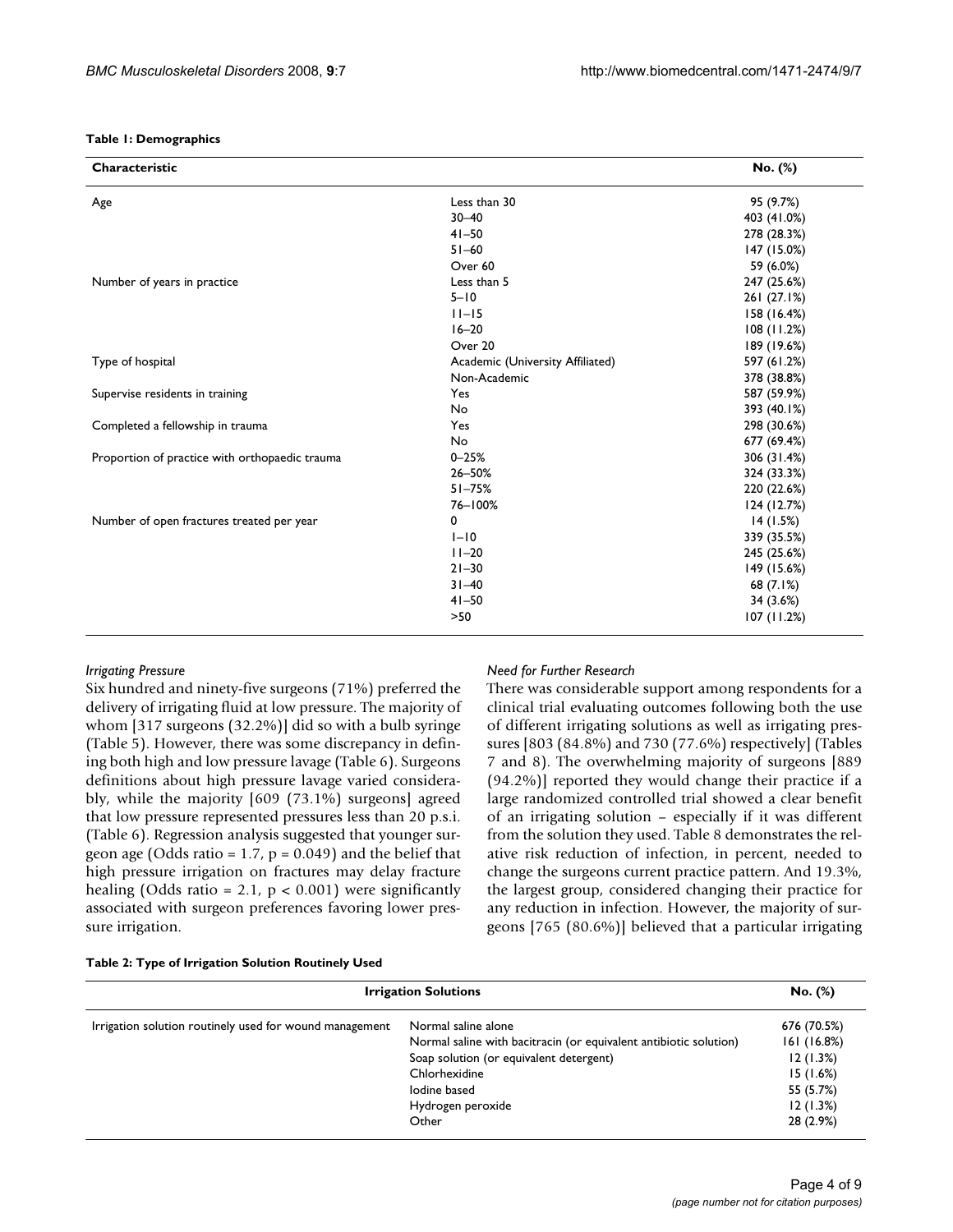| <b>Solution</b>           | Definitely less<br>effective than Saline | Moderately less<br>effective than Saline | Equivalent to Saline | Moderately more<br>effective than Saline | Definitely more<br>effective than Saline |
|---------------------------|------------------------------------------|------------------------------------------|----------------------|------------------------------------------|------------------------------------------|
| <b>Bacitracin</b>         | 33 (3.7%)                                | 62(6.9%)                                 | 453 (50.1%)          | 300 (33.2%)                              | 56 (6.2%)                                |
| Soap solution             | 84 (9.5%)                                | 131 (14.8%)                              | 489 (55.1%)          | 161(18.1%)                               | 23(2.6%)                                 |
| <b>Iodine solution</b>    | 60(6.6%)                                 | 105(11.6%)                               | 342 (37.8%)          | 307 (33.9%)                              | 91(10.1%)                                |
| Chlorhexidine<br>solution | 51 (5.7%)                                | 85 (9.5%)                                | 342 (38.4%)          | 313(35.1%)                               | 100(11.2%)                               |

**Table 3: Effectiveness of Solutions Relative to Normal Saline in Reducing Infection Risk**

solution would need to reduce the risk of infection compared to a standard by at least 25%.

#### **Discussion**

### *Key Findings*

The results of this survey demonstrated four key findings: 1) Most surgeons preferred the use of normal saline alone when irrigating open fracture wounds, 2) Surgeons felt that additives such as bacitracin and soap were either equivalent to or more effective than normal saline alone, 3) Surgeons were fairly uniform at defining low pressure but were less so when defining high pressure irrigation, and 4) most surgeons felt there was a need for further clinical trials on types of irrigating solutions as well as the pressure of irrigating solutions and would consider participating in a multi-centre randomized trial.

#### *Strengths and Limitations*

The strengths of our study include: 1) the use of a rigorous process for the development of the questionnaire items with active surgeon participation, 2) a comprehensive sampling of surgeons of North America and Europe as well as academic and non-academic centres, and 3) an acceptable survey response rate of approximately 56% that helps to limit, but not eliminate, non-responder bias [16,17]. Our response rate of over 900 surgeons provided a robust data set for the general purposes of our study, and it exceeded the level for our anticipated study precision. Nevertheless, future studies that are aimed at more rigorously evaluating potential non-responder bias will need to institute a strategy to: 1) define non-responders by a temporal cut-off, and 2) re-administer the survey one more or more times in an attempt to achieve a sufficient level of non-responder compliance for statistical evaluation. Similar strategies have been employed in survey

**Table 4: Amount of Irrigation Solution Routinely Used**

| <b>Fracture</b><br><b>Type</b> | <3 L        | $3-6L$      | 7-9 L       | >9 L        |
|--------------------------------|-------------|-------------|-------------|-------------|
| Type I                         | 609 (63.9%) | 277 (29.1%) | 44 (4.6%)   | 23(2.4%)    |
| <b>Type II</b>                 | 255 (26.9%) | 475 (50.1%) | 157 (16.6%) | 61(6.4%)    |
| <b>Type III</b>                | 114 (12.2%) | 386 (41.3%) | 250 (26.7%) | 185 (19.8%) |

studies of orthopaedic surgeons' behaviors/practices on topics where responder bias would seem highly likely [18] compared to those that would seem, similar to the present study, unlikely [19].

#### *Irrigating Pressures*

Experimental data suggests that high pressure lavage may be more effective than low pressure lavage for removing debris and bacteria from contaminated open wounds[12,13,20]. However, the efficacy in removing debris and bacteria may come at the expense of damage to bone as well as bacterial propagation into the intramedullary canal[21,22]. Cellular effects relating to the use of high pressure lavage have also been reported with an observed reduction and promotion of stem cell differentiation toward the adipocyte cell type rather than osteoblast cell type [20,23,24]. These cellular level effects have been seen to translate into a significant reduction in fracture callus strength[25]. Indeed, when undergoing mechanical testing, callus in rat femurs which had undergone high pressure irrigation of bone ends showed a significantly lower peak bending force and stiffness when compared to the control and bulb syringe (low pressure) groups (p < 0.05)[25]. The use of high pressure irrigation resulted in a 37% lower bending force compared to the low pressure irrigation and control groups[25]. However, conflicting results have been described by other investigators. While Dirschl et al., have found similar results and early detriment to fracture healing with high-pressure pulsatile lavage (HPPL), others have reported that HPPL has a similar effect on bone damage when compared with low-pressure irrigation and does not drive the bacteria further into the surrounding tissues [14,21,26].

#### *Irrigating Solutions*

Experimental studies have evaluated several irrigation additives including antiseptics, antibiotics, and surfactants. Antiseptics have been shown to exhibit toxicity to the host cells [2,27-30]. Although antibiotics (such as bacitracin) and surfactants (such as castile soap) are routinely used for open wound irrigation, their relative effects on clinically important outcomes remain unknown. Other experimental evidence suggests that soap solution may be more effective for removing bacteria than normal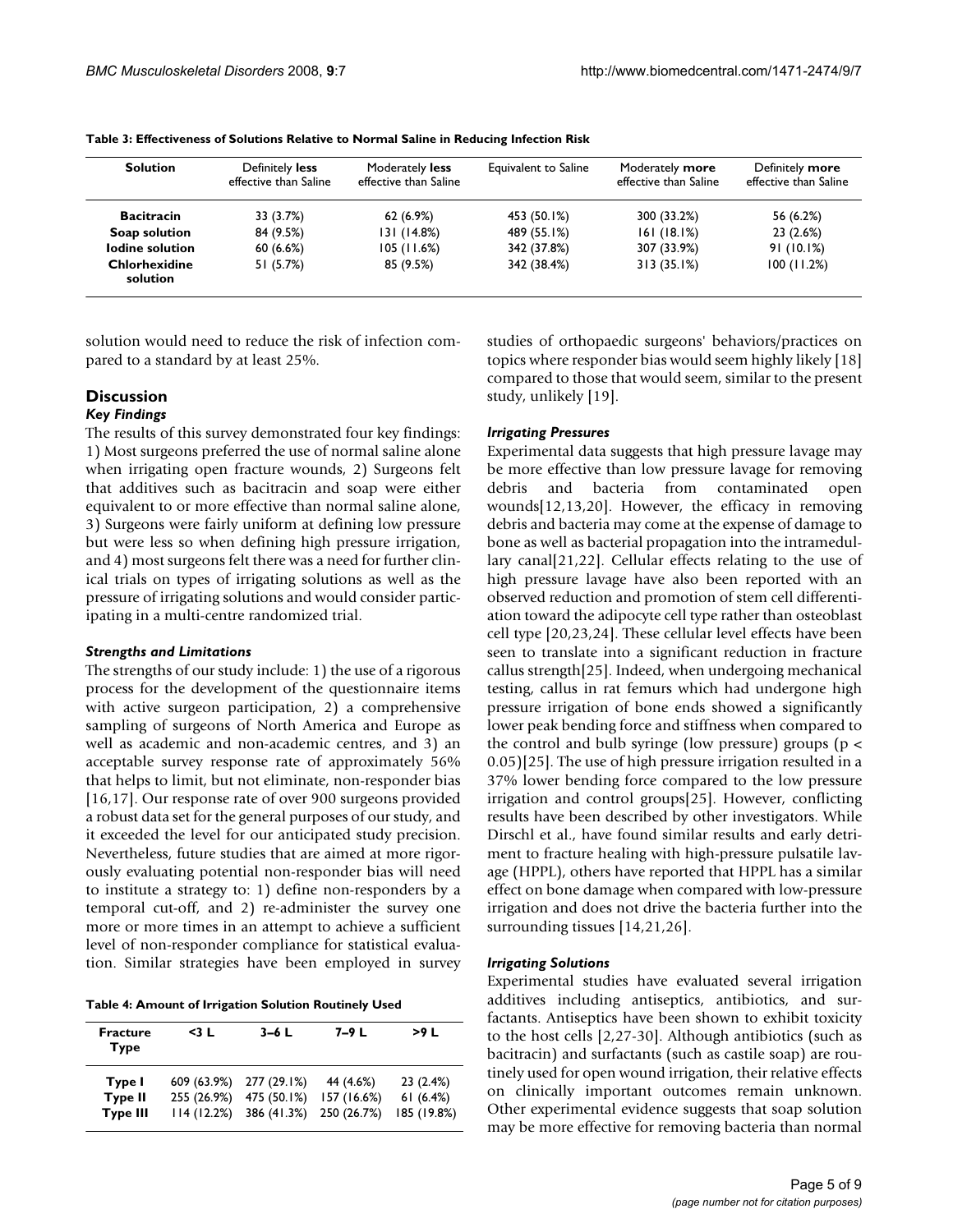|  |  | Table 5: Types of Pressure - High versus Low |
|--|--|----------------------------------------------|
|--|--|----------------------------------------------|

|                                                                            |                     |                                                    | No. (%)     |
|----------------------------------------------------------------------------|---------------------|----------------------------------------------------|-------------|
| Preferred method of delivering irrigating solution to wounds High Pressure |                     | Battery operated/pulsatile                         | 345 (35.1%) |
|                                                                            |                     | Other                                              | 16(1.6%)    |
|                                                                            | <b>Low Pressure</b> | Battery operated irrigation device                 | 176 (17.9%) |
|                                                                            |                     | Manual irrigation via bulb syringe                 | 317 (32.2%) |
|                                                                            |                     | Gravity Flow irrigation via tubing                 | 175 (17.8%) |
|                                                                            |                     | Gravity Flow irrigation dispensed via a basin/bowl | 20(2.0%)    |
|                                                                            |                     | Other                                              | 7(0.7%)     |

saline, with a greater efficacy for removing some organisms over others [3,12,27,31,32].

In an in-vitro calvarial cell culture model, 1% soap solution has been shown to have preserved both alkaline phosphatase activity and bone nodule formation to the greatest extent when compared to other solutions (p < 0.05)[12]. Moreover, soap solution preserved osteoclast numbers to the greatest extent. In contrast, proviodine and chlorhexidine solutions resulted in the greatest decline in bone nodule formation, alkaline phosphatase activity, and osteoclast numbers  $(p < 0.001)$  [12]. We were surprised that over 40% surgeons believed proviodine was superior to normal saline given a complete lack of evidence that such antiseptics have any benefit and experimental evidence suggesting they may actually cause harm at the cellular level [12].

#### *Limited Clinical Evidence*

There is a paucity of clinical trials evaluating open fracture wounds. Museru et al., conducted a randomized controlled trial comparing isotonic saline, distilled water and boiled water in the irrigation of open fracture wounds[33]. They reported an infection rate of 35% in the isotonic saline group, 17% in the distilled water group and 29% in the boiled water group. While statistical testing was limited, they suggested that the rates of infection

|  |  | Table 6: Definitions of High and Low Pressure |  |  |
|--|--|-----------------------------------------------|--|--|
|--|--|-----------------------------------------------|--|--|

| Type                                                | Amount       | No. (%)     |
|-----------------------------------------------------|--------------|-------------|
| Define high pressure in pounds/square<br>inch (psi) | $0 - 20$ psi | 26 (3.2%)   |
|                                                     | $21-40$ psi  | 297 (36.5%) |
|                                                     | $41-60$ psi  | 312(38.4%)  |
|                                                     | $61-70$ psi  | 135 (16.6%) |
|                                                     | >70 psi      | 43 (5.3%)   |
| Define low pressure in pounds/square<br>inch (psi)  | $0 - 20$ psi | 609 (73.1%) |
|                                                     | $21-40$ psi  | 200 (24.0%) |
|                                                     | $41-60$ psi  | 13(1.6%)    |
|                                                     | $61-70$ psi  | 11(1.3%)    |
|                                                     | $>70$ psi    | o           |

were not influenced by the type of irrigating solution used[33]. Recently, Anglen conducted a large randomized trial of 400 patients with 458 open fractures has been conducted which compared castile soap and bacitracin as additives to normal saline solution[11]. The results suggested that there was no significant difference between these irrigating solutions (infection risk with soap versus bacitracin: 13% vs 18%,  $p = 0.2$ , respectively)[11]. Even though 95% confidence interval was wide (risk reduction  $= 28\%$ , 95%CI: -26%–55%) the point estimate of the treatment effect displayed a trend towards the use of soap solution in reducing the risk of infection compared to antibiotic solution (28% reduction in infection risk)[11]. This lack of significance however may have been associated with the overall power of the study.

No further clinical trials have been completed comparing either normal saline alone or normal saline with soap additive in a prospective randomized fashion.

#### *Need for Further Clinical Trials*

We have shown that there are varied opinions from surgeons on the management of open fracture wounds as regards initial irrigation and debridement. While recent clinical evidence suggests a trend towards decreased infection rates with soap solution, larger trials are needed to definitely resolve whether soap is a better alternative. Secondly, there is as yet no clinical trial on the efficacy of different irrigating pressures on outcomes such as infection rates, union rates or functional outcomes.

#### *Planning Another Trial*

Our survey findings have aided in the planning of a pilot study. A randomized controlled trial is currently underway in pilot phase and is titled F.L.O.W (Fluid Lavage in Patients with Open Fracture Wounds). This study is a  $2 \times$ 2 factorial design with randomization into one of 4 groups: 1) Normal saline, low pressure irrigation, 2) Normal saline, high pressure irrigation, 3) normal saline/soap solution, low pressure irrigation and 4) normal saline/ soap solution, high pressure irrigation. Randomization is underway in select pilot centers in both Canada, the United States and Europe, with active recruitment of cent-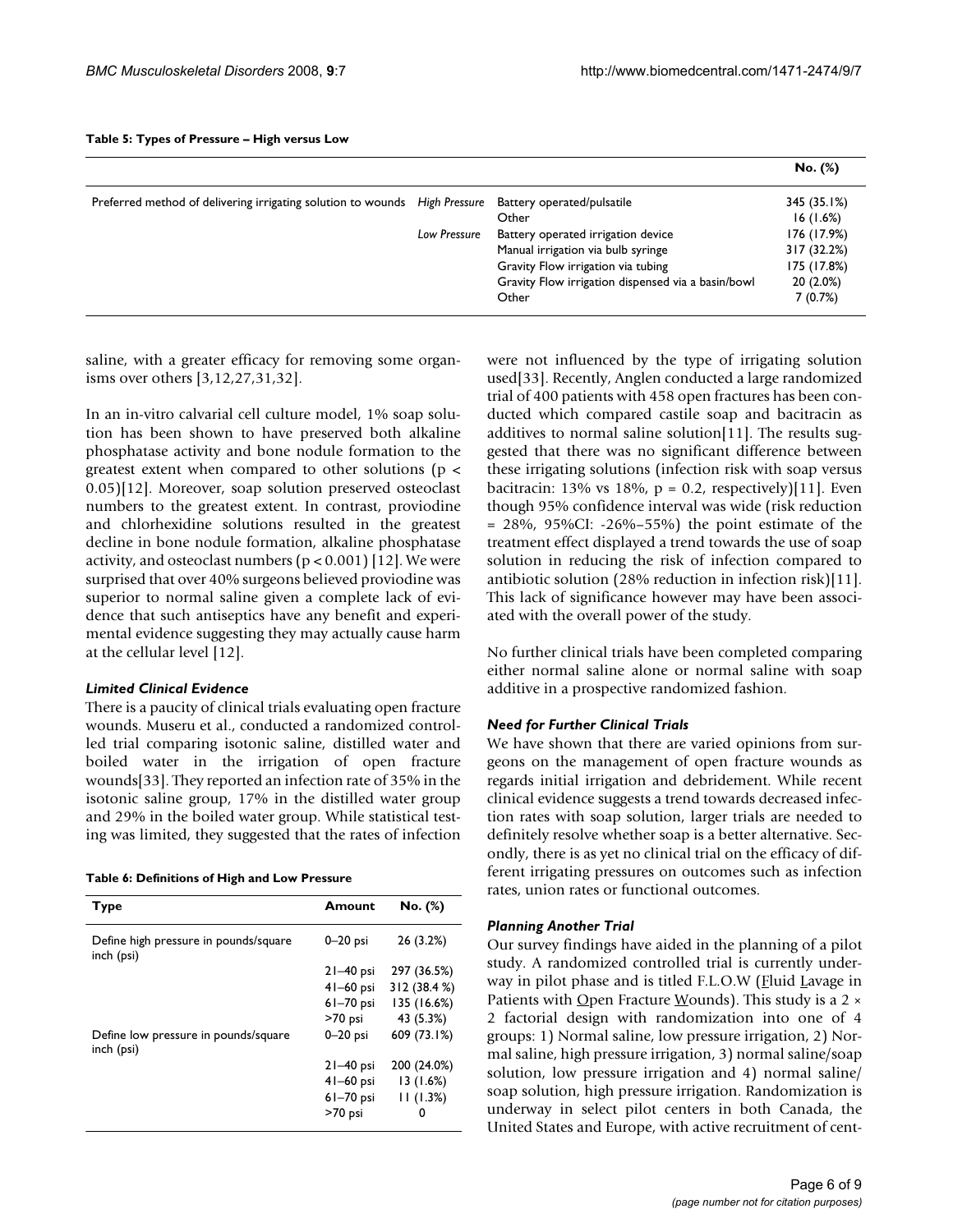#### **Table 7: Need for Further Research**

|                                                                                                                                                                                | <b>Strongly Agree</b> | Agree       | <b>Unsure</b> | <b>Disagree</b> | <b>Strongly Disagree</b> |
|--------------------------------------------------------------------------------------------------------------------------------------------------------------------------------|-----------------------|-------------|---------------|-----------------|--------------------------|
| I feel there is a need for further trials to evaluate outcomes<br>following different irrigating solutions                                                                     | 265 (28.0%)           | 538 (56.8%) | 91(9.6%)      | 47 (5.0%)       | 7(0.7%)                  |
| I feel there is a need for further trials to evaluate outcomes<br>with different irrigating pressures                                                                          | 203 (21.6%)           | 527 (56.0%) | 144(15.3%)    | 61(6.5%)        | 6(0.6%)                  |
| I feel there is a need for studies on the cost-effectiveness of<br>different irrigating solutions                                                                              | 203 (21.5%)           | 471 (49.9%) | 166 (17.6%)   | 93 (9.9%)       | 11(1.2%)                 |
| I would change my practice if a large randomized controlled<br>trial showed clear benefit of an irrigating solution if it was<br>different than my current irrigating solution | 504 (53.4%)           | 385 (40.8%) | 37 (3.9%)     | 10(1.1%)        | 8(0.8%)                  |

ers for a large scale multicenter trial. Sample size calculations for the large trial have been based on an estimate of 20% infection in the saline control group[4]. This was calculated for a desired power of 0.80 and  $\alpha$  = 0.05, estimating 13% and 20% rates of infection (35% Relative risk reduction) in the treatment and control groups, respectively, which represents a clinically important difference[11]. The final adjusted sample size was 536 per group, or a total of 1072 patients. Given that over 1000 patients are needed for the large trial, feasibility issues necessitate this be done in a multicenter fashion. The first 100 patients serving in the pilot study will be used to assess estimates of treatment effect and issues surrounding the sample size needed for a large trial. If infection rates are significantly lower than suggested from previous trials, the sample size will increase significantly. If we identify a gradient of effect between High and Low pressure lavage, we will also consider adding a third arm (very low pressure, bulb syringe), further increasing the study sample size to over 1500 patients.

#### **Conclusion**

Overall, the majority of surgeons favour both normal saline and low pressure lavage for the initial management of open fracture wounds. However, opinions varied as regards the comparative efficacy of different solutions, the use of additives and high versus low pressure. Surgeons have expressed considerable support for a trial evaluating both irrigating solutions and pressures.

#### **Appendix 1: FLOW investigative Team** *Steering Committee (Pilot Study)*

Mohit Bhandari, MD (Hamilton, ON); Gordon Guyatt MD (Hamilton, ON); Brad Petrisor, MD (Hamilton, ON); Kyle Jeray, MD (Greenville, SC); Emil Schemitsch, MD (Toronto, ON); Stephen Walter, PhD (Hamilton, ON).

#### *Adjudication Committee (Pilot Study)*

Mohit Bhandari MD (Hamilton, ON), Brad Petrisor MD(Hamilton, ON), Emil Schemitsch MD (Toronto, ON), and Kyle Jeray MD(Greenville, SC).

#### **Table 8: Clinical Importance and Interest in Participating in Study**

|                                                                                                                                                                          |                      | No. (%)     |
|--------------------------------------------------------------------------------------------------------------------------------------------------------------------------|----------------------|-------------|
| Amount an alternative irrigating solution technique needs reduce infection risk before the improvement<br>is considered "clinically important" (Relative Risk Reduction) | Any reduction at all | 181 (19.3%) |
|                                                                                                                                                                          | 5%                   | 100(10.7%)  |
|                                                                                                                                                                          | 10%                  | 167 (17.8%) |
|                                                                                                                                                                          | 15%                  | 63 (6.7%)   |
|                                                                                                                                                                          | 20%                  | 155 (16.5%) |
|                                                                                                                                                                          | 25%                  | 99 (10.6%)  |
|                                                                                                                                                                          | 30%                  | 51 (5.4%)   |
|                                                                                                                                                                          | 35%                  | $8(0.9\%)$  |
|                                                                                                                                                                          | 40%                  | 10(1.1%)    |
|                                                                                                                                                                          | 50%                  | 57 (6.1%)   |
|                                                                                                                                                                          | $>50\%$              | 6(0.6%)     |
| I would participate in a multi-centre randomized controlled study assessing different irrigating solutions<br>and irrigating pressures                                   | Yes                  | 612 (62.7%) |
|                                                                                                                                                                          | No                   | 359 (36.8%) |
|                                                                                                                                                                          | Maybe                | 5(0.5%)     |
| There is a need for randomized trials to evaluate irrigating solutions                                                                                                   | Yes                  | 803(84.7%)  |
| I would change my practice if a trial showed a clear benefit of one irrigating solution or pressure IF it was<br>different from my current approach                      | Yes                  | 889(94.2%)  |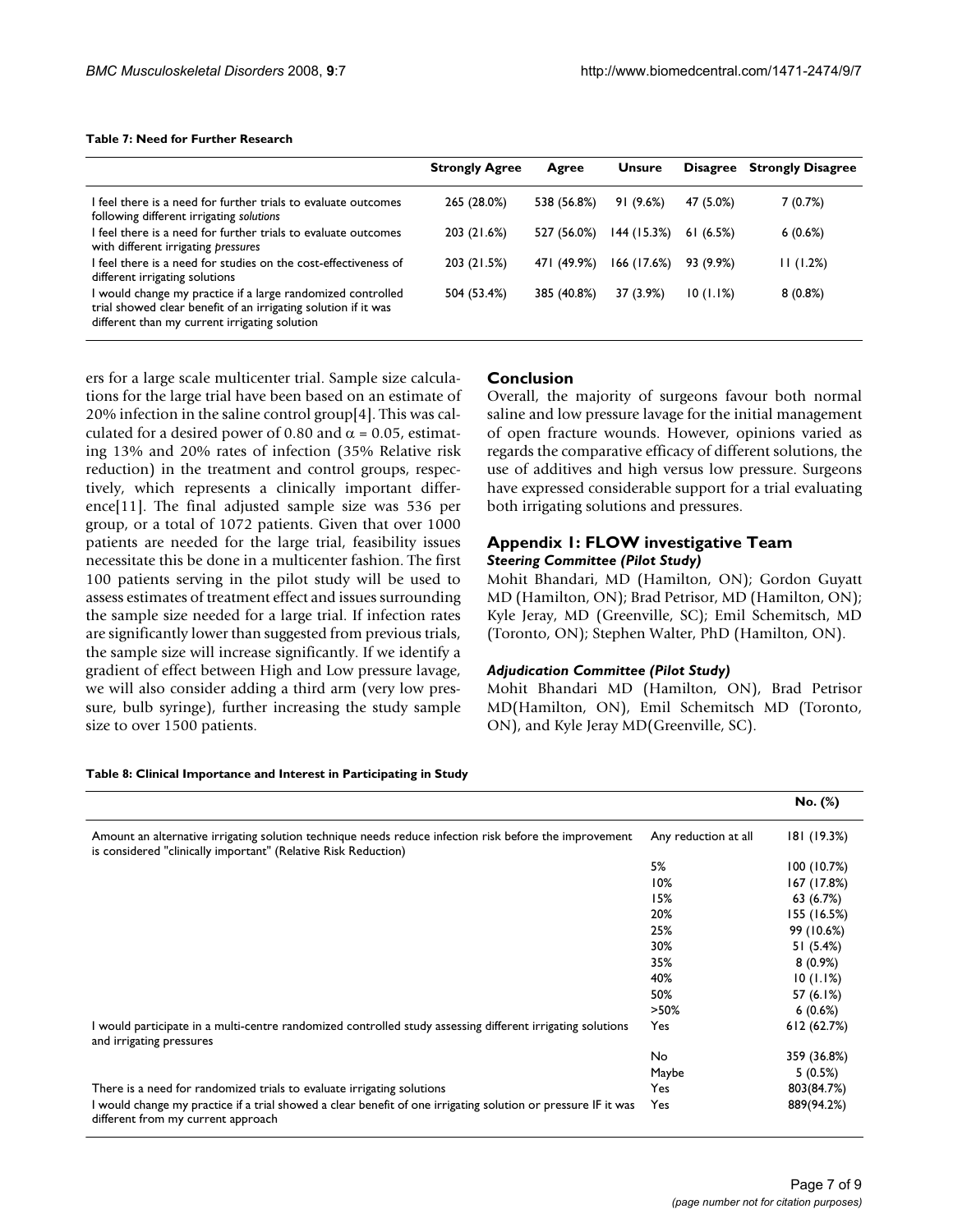#### *Investigators (Pilot Study)*

Dennis Beck, MD (Evansville, IN); Mohit Bhandari, MD (Hamilton, ON); Chad Coles, MD (Halifax, NS); Cory Collinge, MD (Fort Worth, TX); Joseph Conflitti, MD (Tyler, TX); Gregory Della Rocca, MD (Columbia, MO); Paul Duffy, MD (Calgary, AB); Edward Harvey, MD, (Montreal, QC); Kyle Jeray, MD (Greenville, SC); Alan Jones, MD (Dallas, TX); Sumito Kawamura, MD (Hokkaido, Japan); Kenneth Koval, MD (Lebanon, NH); Hans Kreder, MD (Toronto, ON); Yves Laflamme, MD (Montreal, QC); Theodore Miclau, MD (San Francisco, CA); Silas Motsitsi, MD (Pretoria, South Africa); Peter O'Brien, MD, (Vancouver, BC); Steve Papp, MD, (Ottawa, ON); Brad Petrisor, MD (Hamilton, ON); Laura Phieffer, MD (Columbus, OH); Robert Probe (Temple, TX); George Russell, MD (Jackson, MS); Claude Sagi, MD (Tampa, FL); Parag Sancheti, MD (Pune, India); David Sanders, MD London, ON); Emil Schemitsch, MD (Toronto, ON); Dan Schlatterer, MD (Atlanta, GA); Trevor Stone, MD (New Westminster, BC); and Bob Zura, MD (Durham, NC).

#### *Research Coordinators (Pilot Study)*

Natalie Ansell (Hamilton, ON); Kate Babusiak (Durham, NC); Tigist Belaye (San Francisco, CA); Leah Briggs (Columbia, MO); Naomi Crnko (Toronto, ON); Carole Ehleben (Atlanta, GA); Kristy Genuario (Lebanon, NH); Chris Herrick (Temple, TX); Susie Howell (Tyler, TX); Raman Johal (Vancouver, BC); Skye Macalester (Columbus, OH); Caterina Marrazza (Montreal, QC); Tashay Mignott (Hamilton, ON); Zhen Qin (Jackson, MS); Laura Quigley (Hamilton, ON); Marie-France Poirier (Montreal, QC); Steve Rocha (Pune, India); Stephanie Tanner, MSc (Greenville, SC); Milena Santos (Toronto, ON); Christina Tieszer (London, ON); Kelly Trask (Halifax, NS); Liisa Vexler, (Ottawa, ON); and Mauri Zomar (New Westminster, BC).

### *Coordinating Center (McMaster University, Hamilton, Ontario)*

Natalie Ansell; Lisa Buckingham, BSc; Diane Heels-Ansdell, MSc; Christina Lacchetti, MSc; Tashay Mignott; Laura Quigley; and Sheila Sprague, MSc.

#### **Authors' contributions**

Study Concept and Design: MB, BP. Study Coordination: SS. Data Analysis: MB, BP, SS. Drafting Manuscript: BP, MB, KJ, DS, BH, SS. Revision Manuscript: BP, MB, KJ, DS, BH, SS.

#### **Acknowledgements**

Funding for this project was received in part from the Physicians' Services Incorporated and the Orthopaedic Trauma Association. Dr. Bhandari is funded, in part, by a Canada Research Chair, McMaster University.

We are grateful to Christina Lacchetti, MSc, Natalie Ansell, Tashay Mignott, and Laura Quigley for their assistance with questionnaire administration and collation.

#### **References**

- 1. Court-Brown Charles, McQueen Margaret, Tornetta Paul III: *Trauma* 1st edition. Philadelphia, Lippincott Williams and Wilkins; 2006.
- 2. Anglen JO: **[Wound irrigation in musculoskeletal injury.](http://www.ncbi.nlm.nih.gov/entrez/query.fcgi?cmd=Retrieve&db=PubMed&dopt=Abstract&list_uids=11476531)** *J Am Acad Orthop Surg* 2001, **9:**219-226.
- 3. Anglen JO, Gainor BJ, Simpson WA, Christensen G: **[The use of](http://www.ncbi.nlm.nih.gov/entrez/query.fcgi?cmd=Retrieve&db=PubMed&dopt=Abstract&list_uids=12582808) [detergent irrigation for musculoskeletal wounds.](http://www.ncbi.nlm.nih.gov/entrez/query.fcgi?cmd=Retrieve&db=PubMed&dopt=Abstract&list_uids=12582808)** *Int Orthop* 2003, **27:**40-46.
- 4. Bhandari M, Guyatt GH, Swiontkowski MF, Schemitsch EH: **[Treat](http://www.ncbi.nlm.nih.gov/entrez/query.fcgi?cmd=Retrieve&db=PubMed&dopt=Abstract&list_uids=11245540)[ment of open fractures of the shaft of the tibia.](http://www.ncbi.nlm.nih.gov/entrez/query.fcgi?cmd=Retrieve&db=PubMed&dopt=Abstract&list_uids=11245540)** *J Bone Joint Surg Br* 2001, **83:**62-68.
- 5. Bhandari M, Tornetta P III, Sprague S, Najibi S, Petrisor B, Griffith L, Guyatt GH: **[Predictors of reoperation following operative](http://www.ncbi.nlm.nih.gov/entrez/query.fcgi?cmd=Retrieve&db=PubMed&dopt=Abstract&list_uids=12759640) [management of fractures of the tibial shaft.](http://www.ncbi.nlm.nih.gov/entrez/query.fcgi?cmd=Retrieve&db=PubMed&dopt=Abstract&list_uids=12759640)** *J Orthop Trauma* 2003, **17:**353-361.
- 6. Petrisor B, Anderson S, Court-Brown CM: **[Infection after reamed](http://www.ncbi.nlm.nih.gov/entrez/query.fcgi?cmd=Retrieve&db=PubMed&dopt=Abstract&list_uids=16056073) [intramedullary nailing of the tibia: a case series review.](http://www.ncbi.nlm.nih.gov/entrez/query.fcgi?cmd=Retrieve&db=PubMed&dopt=Abstract&list_uids=16056073)** *J Orthop Trauma* 2005, **19:**437-441.
- 7. Valenziano CP, Chattar-Cora D, O'Neill A, Hubli EH, Cudjoe EA: **[Efficacy of primary wound cultures in long bone open](http://www.ncbi.nlm.nih.gov/entrez/query.fcgi?cmd=Retrieve&db=PubMed&dopt=Abstract&list_uids=12070643) [extremity fractures: are they of any value?](http://www.ncbi.nlm.nih.gov/entrez/query.fcgi?cmd=Retrieve&db=PubMed&dopt=Abstract&list_uids=12070643)** *Arch Orthop Trauma Surg* 2002, **122:**259-261.
- 8. Khatod M, Botte MJ, Hoyt DB, Meyer RS, Smith JM, Akeson WH: **[Outcomes in open tibia fractures: relationship between](http://www.ncbi.nlm.nih.gov/entrez/query.fcgi?cmd=Retrieve&db=PubMed&dopt=Abstract&list_uids=14608171) [delay in treatment and infection.](http://www.ncbi.nlm.nih.gov/entrez/query.fcgi?cmd=Retrieve&db=PubMed&dopt=Abstract&list_uids=14608171)** *J Trauma* 2003, **55:**949-954.
- 9. Spencer J, Smith A, Woods D: **[The effect of time delay on infec](http://www.ncbi.nlm.nih.gov/entrez/query.fcgi?cmd=Retrieve&db=PubMed&dopt=Abstract&list_uids=15005929)[tion in open long-bone fractures: a 5-year prospective audit](http://www.ncbi.nlm.nih.gov/entrez/query.fcgi?cmd=Retrieve&db=PubMed&dopt=Abstract&list_uids=15005929) [from a district general hospital.](http://www.ncbi.nlm.nih.gov/entrez/query.fcgi?cmd=Retrieve&db=PubMed&dopt=Abstract&list_uids=15005929)** *Annals of the Royal College of Surgeons of England* 2004, **86:**108-112.
- 10. Tsukayam DT, Schmidt AH: **Open fractures.** *Current Treatment Options in Infectious Disease* 2001, **3:**301-307.
- 11. Anglen JO: **[Comparison of soap and antibiotic solutions for](http://www.ncbi.nlm.nih.gov/entrez/query.fcgi?cmd=Retrieve&db=PubMed&dopt=Abstract&list_uids=15995106) [irrigation of lower-limb open fracture wounds. A prospec](http://www.ncbi.nlm.nih.gov/entrez/query.fcgi?cmd=Retrieve&db=PubMed&dopt=Abstract&list_uids=15995106)[tive, randomized study.](http://www.ncbi.nlm.nih.gov/entrez/query.fcgi?cmd=Retrieve&db=PubMed&dopt=Abstract&list_uids=15995106)** *J Bone Joint Surg Am* 2005, **87:**1415-1422.
- 12. Bhandari M, Adili A, Schemitsch EH: **[The efficacy of low-pressure](http://www.ncbi.nlm.nih.gov/entrez/query.fcgi?cmd=Retrieve&db=PubMed&dopt=Abstract&list_uids=11263646) [lavage with different irrigating solutions to remove adherent](http://www.ncbi.nlm.nih.gov/entrez/query.fcgi?cmd=Retrieve&db=PubMed&dopt=Abstract&list_uids=11263646) [bacteria from bone.](http://www.ncbi.nlm.nih.gov/entrez/query.fcgi?cmd=Retrieve&db=PubMed&dopt=Abstract&list_uids=11263646)** *J Bone Joint Surg Am* 2001, **83-A:**412-419.
- 13. Bhandari M, Thompson K, Adili A, Shaughnessy SG: **[High and low](http://www.ncbi.nlm.nih.gov/entrez/query.fcgi?cmd=Retrieve&db=PubMed&dopt=Abstract&list_uids=12678517) [pressure irrigation in contaminated wounds with exposed](http://www.ncbi.nlm.nih.gov/entrez/query.fcgi?cmd=Retrieve&db=PubMed&dopt=Abstract&list_uids=12678517) [bone.](http://www.ncbi.nlm.nih.gov/entrez/query.fcgi?cmd=Retrieve&db=PubMed&dopt=Abstract&list_uids=12678517)** *Int J Surg Investig* 2000, **2:**179-182.
- 14. Caprise PA Jr, Miclau T, Dahners LE, Dirschl DR: **[High-pressure](http://www.ncbi.nlm.nih.gov/entrez/query.fcgi?cmd=Retrieve&db=PubMed&dopt=Abstract&list_uids=12472230) [pulsatile lavage irrigation of contaminated fractures: effects](http://www.ncbi.nlm.nih.gov/entrez/query.fcgi?cmd=Retrieve&db=PubMed&dopt=Abstract&list_uids=12472230) [on fracture healing.](http://www.ncbi.nlm.nih.gov/entrez/query.fcgi?cmd=Retrieve&db=PubMed&dopt=Abstract&list_uids=12472230)** *J Orthop Res* 2002, **20:**1205-1209.
- 15. Griffith L, Cook DJ, Guyatt GH, Charles CA: **[Comparison of open](http://www.ncbi.nlm.nih.gov/entrez/query.fcgi?cmd=Retrieve&db=PubMed&dopt=Abstract&list_uids=10513763) [and closed questionnaire formats in obtaining demographic](http://www.ncbi.nlm.nih.gov/entrez/query.fcgi?cmd=Retrieve&db=PubMed&dopt=Abstract&list_uids=10513763) [information from Canadian general internists.](http://www.ncbi.nlm.nih.gov/entrez/query.fcgi?cmd=Retrieve&db=PubMed&dopt=Abstract&list_uids=10513763)** *Journal of Clinical Epidemiology* 1999:997-1005.
- 16. Armstrong D, Ashworth M: **[When questionnaire response rates](http://www.ncbi.nlm.nih.gov/entrez/query.fcgi?cmd=Retrieve&db=PubMed&dopt=Abstract&list_uids=10962788) [do matter: a survey of general practitioners and their views](http://www.ncbi.nlm.nih.gov/entrez/query.fcgi?cmd=Retrieve&db=PubMed&dopt=Abstract&list_uids=10962788) [of NHS changes.](http://www.ncbi.nlm.nih.gov/entrez/query.fcgi?cmd=Retrieve&db=PubMed&dopt=Abstract&list_uids=10962788)** *British Journal of General Practice* 2000:479-480.
- 17. Templeton L, Deehan A, Taylor C, Drummond C, Strang J: **[Survey](http://www.ncbi.nlm.nih.gov/entrez/query.fcgi?cmd=Retrieve&db=PubMed&dopt=Abstract&list_uids=9101692)[ing general practitioners: does a low response rate matter?](http://www.ncbi.nlm.nih.gov/entrez/query.fcgi?cmd=Retrieve&db=PubMed&dopt=Abstract&list_uids=9101692)** *British Journal of General Practice* 1997, **47:**91-94.
- 18. Skedros , *et al.*: **Knowledge and opinions of orthopaedic surgeons concerning medical evaluation and treatment of patients with osteoporotic fracture.** *J Bone and Joint Surgery (American)* 2006, **88:**18-24.
- 19. Skedros Hunt KJ, JG , Pitts TC: **Variations in corticosteroid/anesthetic injections for painful shoulder conditions: comparisons among orthopaedic surgeons, rheumatologists, and physical medicine and primary-care physicians.** *BMC Musculoskelet Disorders* 2007, **6(8):**63.
- 20. Bhandari M, Schemitsch EH, Adili A, Lachowski RJ, Shaughnessy SG: **[High and low pressure pulsatile lavage of contaminated tibial](http://www.ncbi.nlm.nih.gov/entrez/query.fcgi?cmd=Retrieve&db=PubMed&dopt=Abstract&list_uids=10714777) fractures: an in vitro study of bacterial adherence and bone [damage.](http://www.ncbi.nlm.nih.gov/entrez/query.fcgi?cmd=Retrieve&db=PubMed&dopt=Abstract&list_uids=10714777)** *J Orthop Trauma* 1999, **13:**526-533.
- 21. Lee EW, Dirschl DR, Duff G, Dahners LE, Miclau T: **[High-pressure](http://www.ncbi.nlm.nih.gov/entrez/query.fcgi?cmd=Retrieve&db=PubMed&dopt=Abstract&list_uids=11880778) [pulsatile lavage irrigation of fresh intraarticular fractures:](http://www.ncbi.nlm.nih.gov/entrez/query.fcgi?cmd=Retrieve&db=PubMed&dopt=Abstract&list_uids=11880778) [effectiveness at removing particulate matter from bone.](http://www.ncbi.nlm.nih.gov/entrez/query.fcgi?cmd=Retrieve&db=PubMed&dopt=Abstract&list_uids=11880778)** *J Orthop Trauma* 2002, **16:**162-165.